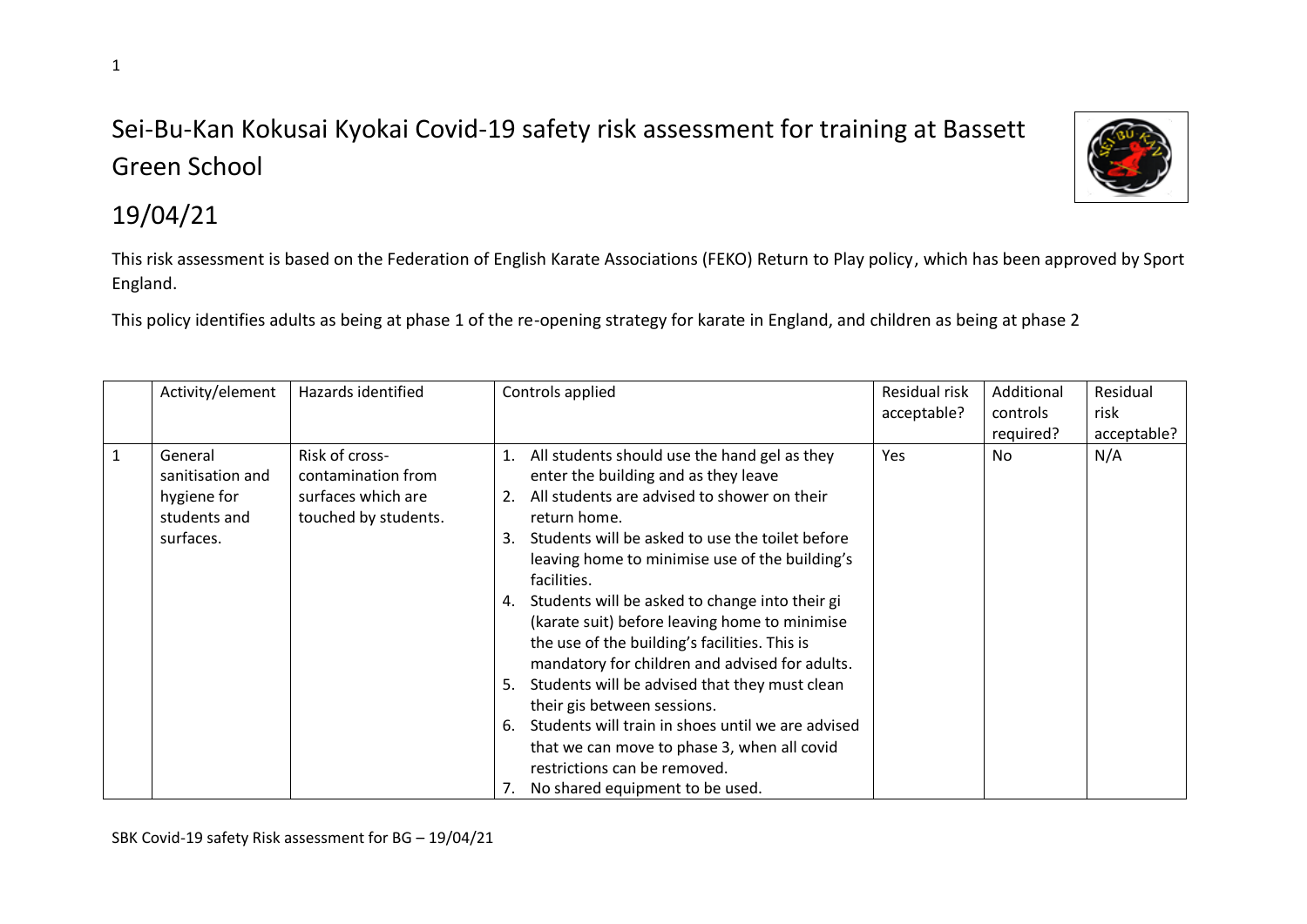|   |                                       |                                                                                                                                                                                                                                     | 8. The caretaker of the building will clean floors<br>and surfaces as per the building's Covid-19<br>protocols.                                                                                                                                                                                                                                                                                                                                                                                                                                                                                                                                                                                                  |                                                                    |                                                                                                                     |     |
|---|---------------------------------------|-------------------------------------------------------------------------------------------------------------------------------------------------------------------------------------------------------------------------------------|------------------------------------------------------------------------------------------------------------------------------------------------------------------------------------------------------------------------------------------------------------------------------------------------------------------------------------------------------------------------------------------------------------------------------------------------------------------------------------------------------------------------------------------------------------------------------------------------------------------------------------------------------------------------------------------------------------------|--------------------------------------------------------------------|---------------------------------------------------------------------------------------------------------------------|-----|
| 2 | Student and<br>instructor health.     | Students and instructors<br>coming to training who<br>have symptoms or are in<br>homes where anyone has<br>symptoms or is<br>quarantining may infect<br>others.                                                                     | All instructors, adult students and<br>parents/guardians of child students will be asked to<br>sign a declaration in which will undertake not to<br>attend or send a child to attend training if they or<br>their child is displaying known symptoms of Covid-<br>19 or comes from a home where someone is<br>symptomatic or is quarantining.<br>(Appendix A)                                                                                                                                                                                                                                                                                                                                                    | Risk that<br>students will<br>attend<br>despite the<br>declaration | Sanitisation<br>and<br>distancing<br>protocols<br>will ensure<br>potential<br>cross-<br>infection is<br>minimalised | Yes |
| 3 | Entering<br>building.                 | Adults and children<br>1.<br>gathering in close<br>contact outside<br>building, risking cross-<br>contamination.<br>Uncontrolled access to<br>2.<br>building risking close<br>contact and potential<br>for cross-<br>contamination. | 1. Everyone will be asked to maintain a 2 metre<br>distance between family groups when waiting<br>outside the building.<br>Students should arrive for their class no more<br>2.<br>than 10 minutes before it starts.<br>3. Adults dropping children should leave as soon<br>as the instructor has seen the child into the<br>building.<br>Entrance to the building will be via a designated<br>4.<br>door.<br>Instructors to have key fob to control access to<br>5.<br>building. Students will be welcomed into the<br>building by instructors who will wear masks and<br>will move straight into the dojo.<br>Students aged 12 and over and adults be asked<br>6.<br>to wear a mask until they enter the dojo. | Yes                                                                | No                                                                                                                  | N/A |
| 4 | Entering the dojo<br>(training hall). | Risk of students breaching<br>distancing rules and                                                                                                                                                                                  | Students to be shown into the dojo and given a<br>space to wait for the session to begin. Social                                                                                                                                                                                                                                                                                                                                                                                                                                                                                                                                                                                                                 | Yes                                                                | No                                                                                                                  | N/A |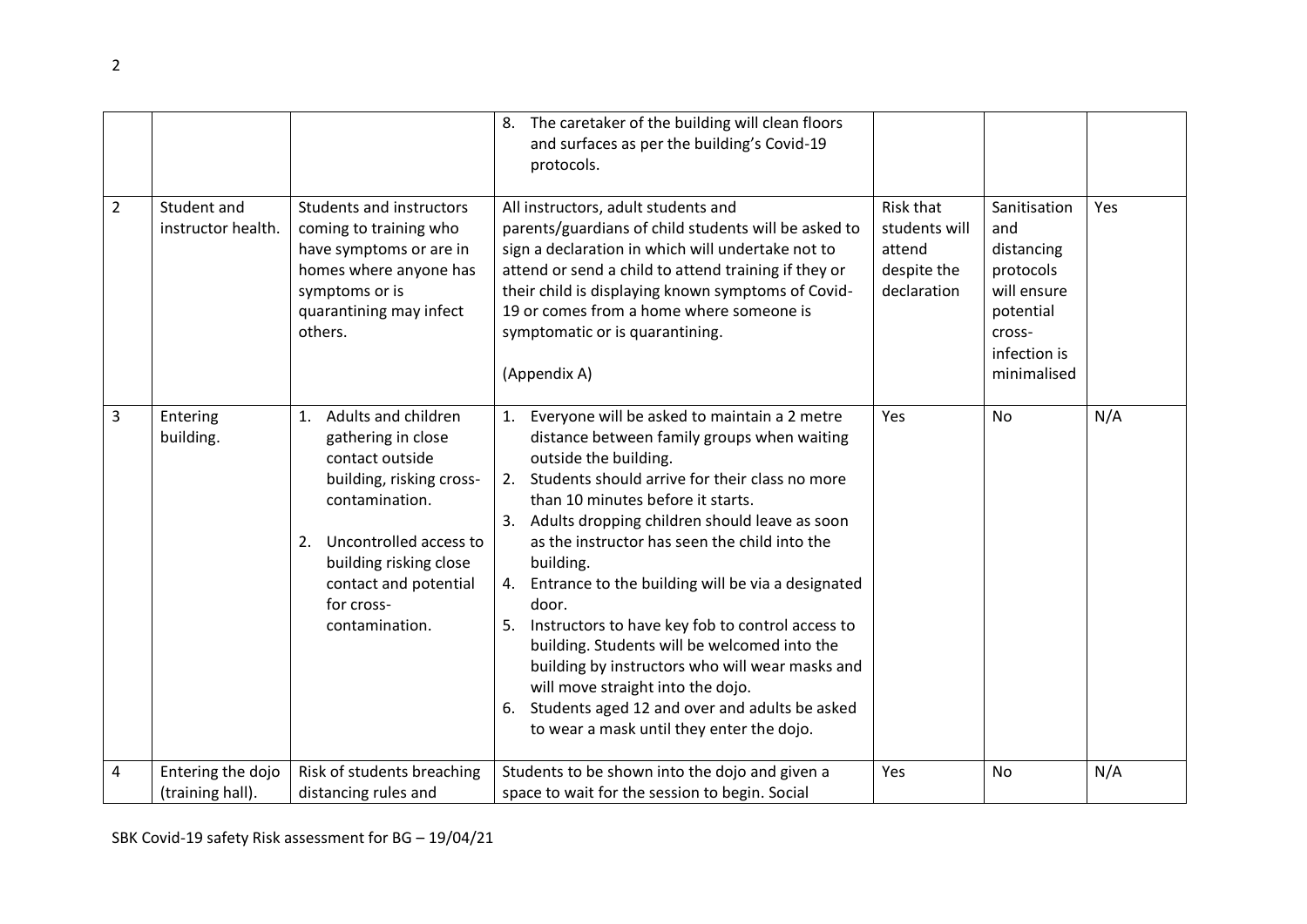|                |                                             | risking cross-<br>contamination.                                                                                                     | distancing will be maintained at all times.                                                                                                                                                                                                                                                                                                                                                                                                                        |     |           |     |
|----------------|---------------------------------------------|--------------------------------------------------------------------------------------------------------------------------------------|--------------------------------------------------------------------------------------------------------------------------------------------------------------------------------------------------------------------------------------------------------------------------------------------------------------------------------------------------------------------------------------------------------------------------------------------------------------------|-----|-----------|-----|
| 5              | <b>Training session</b><br>(solo practice). | Risk of students breaching<br>distancing rules and<br>risking cross-<br>contamination.                                               | 1. Adults (phase 1) will be required to maintain a<br>2m distance between each other.<br>2. Children (phase 2) will be encouraged to<br>maintain social distance but are allowed to<br>move closer when techniques require.<br>No kiai (shout) is allowed.<br>3.<br>If anyone needs to use the toilet whilst training<br>4.<br>they should do this one at a time.<br>5. Drink breaks will be taken in the dojo during<br>which time distancing will be maintained. | Yes | No        | N/A |
| 6              | Training session<br>(partner<br>practice).  | Risk of cross<br>contamination due to<br>close contact                                                                               | Allowed in training bubbles for adults (Phase 1)<br>Children are allowed to participate in light contact<br>work (Phase 2). This includes:<br>Pad work<br>Partner work<br>Sparring<br>Moving through another person's space                                                                                                                                                                                                                                        | N/A |           |     |
| $\overline{7}$ | Ending the<br>session.                      | Risk of cross-<br>contamination to students<br>because they have come<br>into to contact with<br>surfaces used by other<br>students. | Students will be reminded to shower when they<br>return home and to launder their gi before the next<br>session.                                                                                                                                                                                                                                                                                                                                                   | Yes | No        | N/A |
| 8              | Leaving the<br>building.                    | Risk of cross-<br>contamination due to<br>people gathering inside<br>and outside of the                                              | Parents collecting children will be asked to<br>1.<br>arrive at the exact finish time.<br>Parents will be asked to maintain social<br>2.<br>distancing outside the building.                                                                                                                                                                                                                                                                                       | Yes | <b>No</b> | N/A |

SBK Covid-19 safety Risk assessment for BG – 19/04/21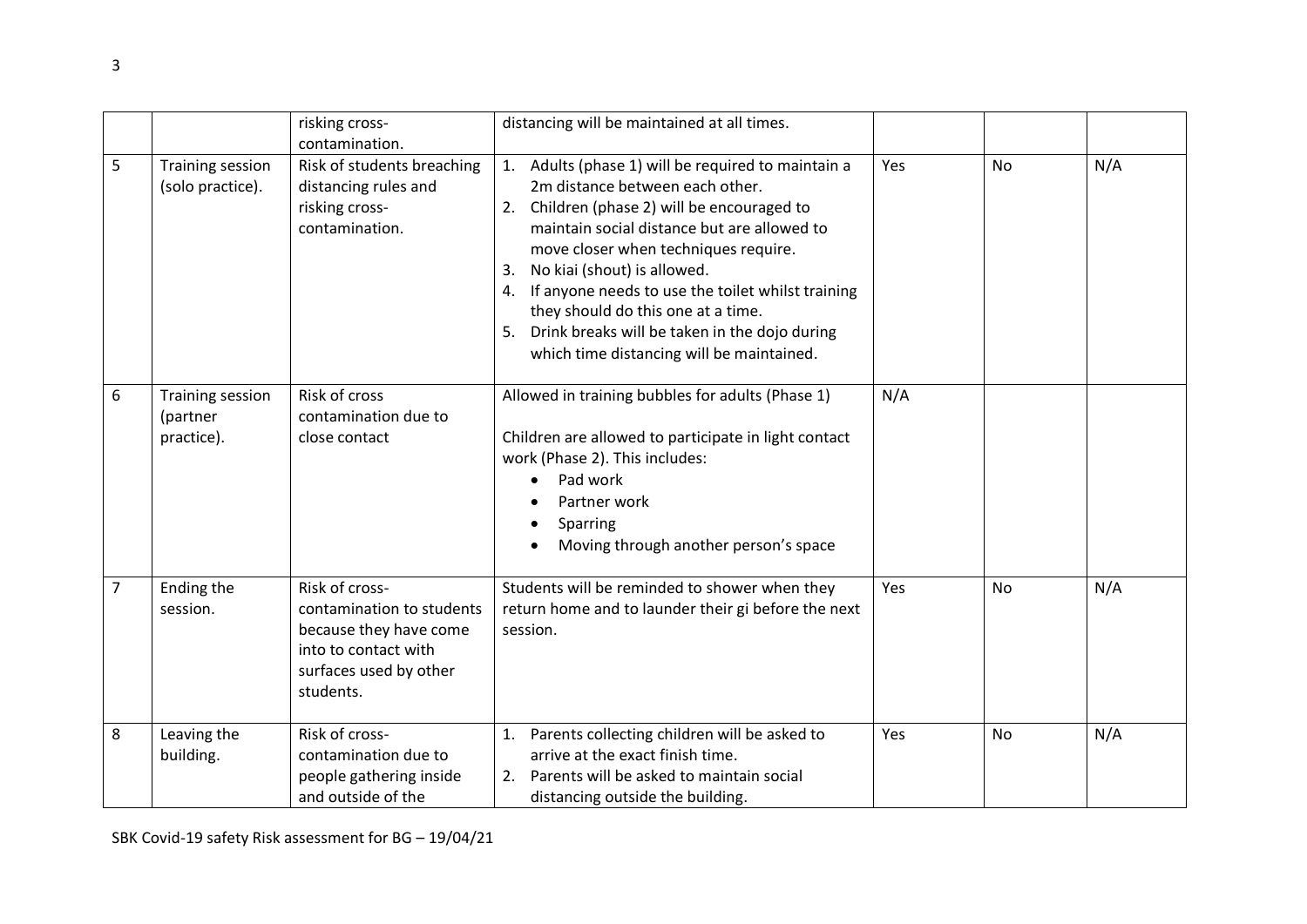|                            | building.                                                                    | Instructors will see children out of the building<br>3.<br>one at a time.<br>Exit to the building will be via a designated door<br>4.<br>which is different to the entrance door. |     |  |
|----------------------------|------------------------------------------------------------------------------|-----------------------------------------------------------------------------------------------------------------------------------------------------------------------------------|-----|--|
| Awareness of<br>procedures | Students and<br>parents/guardians not<br>being aware of safety<br>protocols. | Information about the Covid-19 safe processes will<br>be sent to every student or their parent/guardian.<br>(Appendix B)                                                          | N/A |  |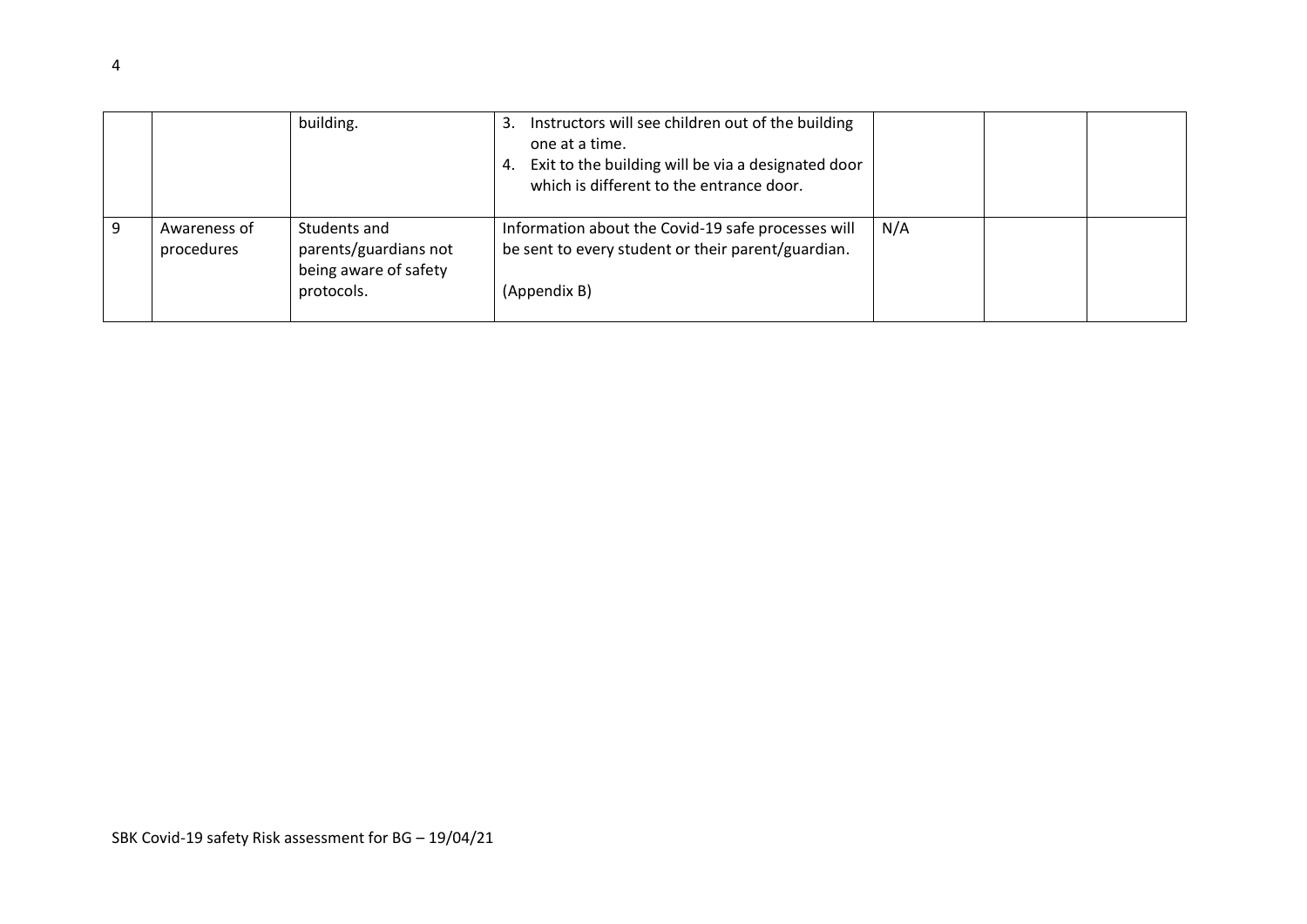### **APPENDIX A**

# Sei-Bu-Kan Kokusai Kyokai health declaration (Covid-19 safety)



It is really important that you do not attend, or send a child to attend, karate if there is the possibility that you or they are infected with Covid-19. We are training in a school building and our actions affect the whole school community as well as our club members. Therefore we request that you read the declaration below carefully and sign it to demonstrate your commitment to keeping the community safe.

This must be signed before any student returns to training and must be brought to their first session back. No one will be allowed to train without having submitted a declaration. Child students must have this signed by a parent or guardian.

If you are not sure whether you or your child should attend training please contact Sensei Chris Marshall on 07833717887

Thank you.

I confirm that I will not attend/allow my child to attend training at Bassett Green School if I/them or anyone in the household:

- is quarantining due to the possibility of having Covid-19;
- has a temperature of 37.8 degrees of above;
- has a new persistent dry cough;
- has a loss of the senses of taste or smell;
- has shortness of breath or breathing difficulties that are not related to a known non Covid-19 condition;
- has unexplained symptoms which might indicate viral infection. These include sore throat, muscle pain or weakness and fatigue;
- has been to any country for which the government requires self-isolation on return in the last 14 days or has been to any part of the UK which has travel restrictions.

Signed………………………………………………………………………………………………………………………………………………..

Student name…………………………………………………………………………………………………………………………………….

Date………………………………………………………………………………………………………………………………………………….